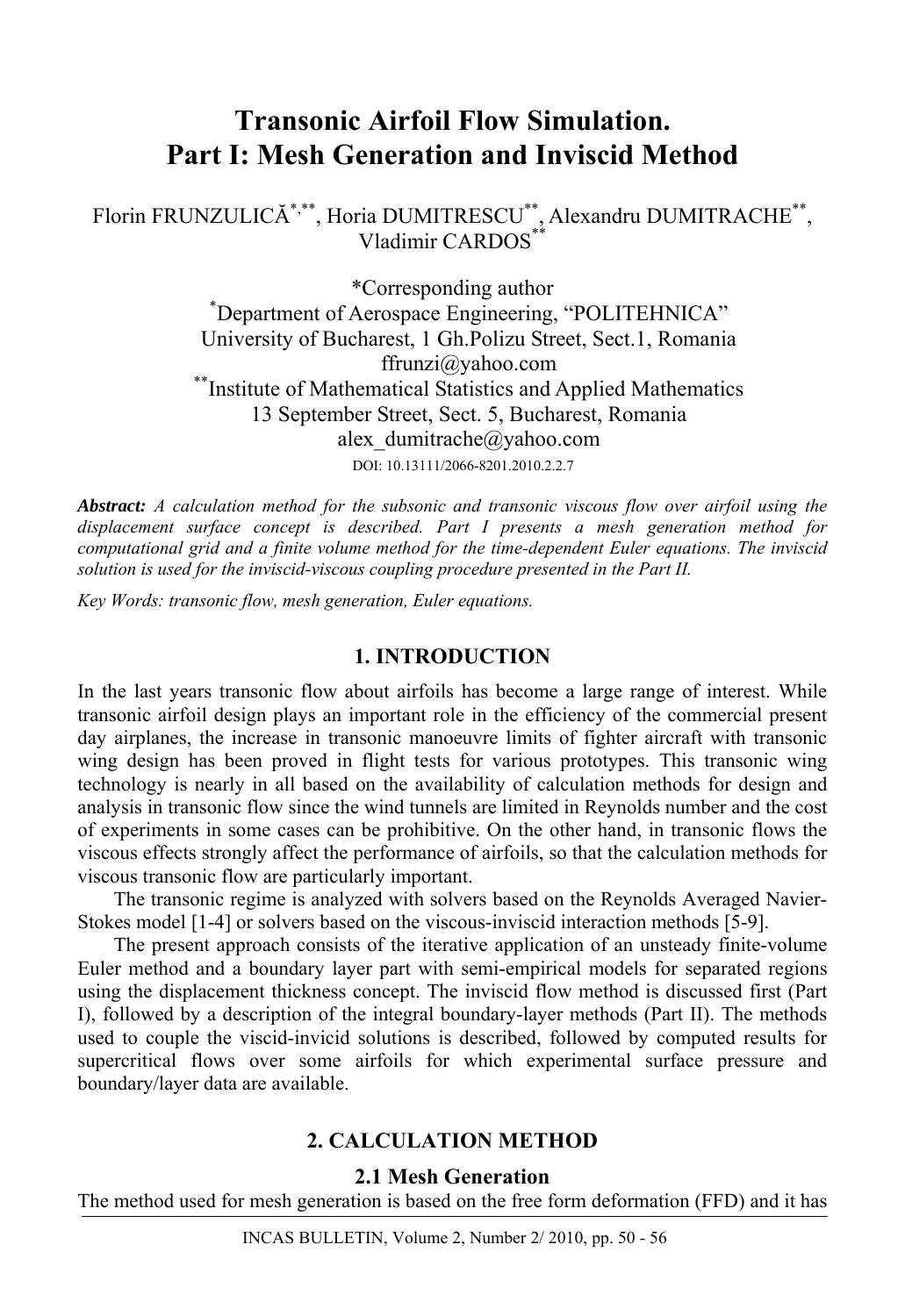origin in "linear/ nonlinear analysis" of structures.

The generating principle is simple: knowing the final state of deformation of the domain boundaries, the real problem is to determine the forces that lead to obtaining a certain deformed structure. Formally, the problem may be written as:

$$
\begin{bmatrix} \mathbf{K}_{11} & \mathbf{K}_{12} \\ \mathbf{K}_{21} & \mathbf{K}_{22} \end{bmatrix} \cdot \begin{Bmatrix} \delta_n \\ \delta_c \end{Bmatrix} = \begin{Bmatrix} \mathbf{0} \\ \mathbf{F}_a \end{Bmatrix} \Leftrightarrow \begin{Bmatrix} \mathbf{K}_{11} \cdot \delta_n + \mathbf{K}_{12} \cdot \delta_c = \mathbf{0} \\ \mathbf{K}_{21} \cdot \delta_n + \mathbf{K}_{22} \cdot \delta_c = \mathbf{F}_a \end{Bmatrix}
$$
(1)

where: **K** represents the structure stiffness matrix,  $\delta$  displacement vector which contains  $\delta_n$ . the unknown displacements of the interior nodes and  $\delta_c$  the known displacements of the boundaries.

The vector of forces, **F**, may also be divided into two sub-components: a sub-vector **0**, which corresponds to the interior nodes of the structure and a sub-vector of the forces (unknown yet), **F***a*, which creates the structure deformation (these forces will act on the domain boundaries). We will not insist on determining the stiffness matrix for constitutive elements  $K_e$ , the assembling mode of the elementary stiffness matrix and the solving procedures of the resulting linear equations system, because these are presented in detail in any book dedicated to analysis of structures with the finite element method [10]. It is not necessary that all the nodal displacements on the boundaries to be known; additional conditions may be required for the nodes which are supposed to glide on boundaries.

The first equation of the divided system (1) will give us the unknown displacements:

$$
\delta_n = -\mathbf{K}_{11}^{-1} \cdot \mathbf{K}_{12} \cdot \delta_c \tag{2}
$$

and the last equation

$$
\mathbf{F}_a = \mathbf{K}_{21} \cdot \mathbf{\delta}_n + \mathbf{K}_{22} \cdot \mathbf{\delta}_c \tag{3}
$$

will give the applied forces  $\mathbf{F}_a$  that create the supposed pattern of deformation field.

The determination of new positions of interior nodes can be realized also by solving the global problem:

$$
\mathbf{K} \cdot \mathbf{\delta} = \mathbf{F} \tag{4}
$$

The deformation process generates a re-arrangement of the interior nodes of the mesh. The main advantage is the preserving of a quasi-regularity of mesh near the boundaries.

Passing from the initial mesh to the final mesh may assume large deformations of the domain frontier. In that situation, in order to keep the small deformations hypothesis, is necessary to consider a step-by-step deformation of the structure, which will be made in several stages, without taking into account the remanent strain state of the previous step.

structure  $(E, v)$  to variate in the computational domain; there is no physical support between The mesh generation control can be done by allowing the elastic characteristics of those characteristics and the existing materials (we have a fictitious material).

In Figure 1 is presented a mesh, before deformation (a) and after deformation (b).



Fig. 1 – Initial mesh (a) and (b) mesh after deformation process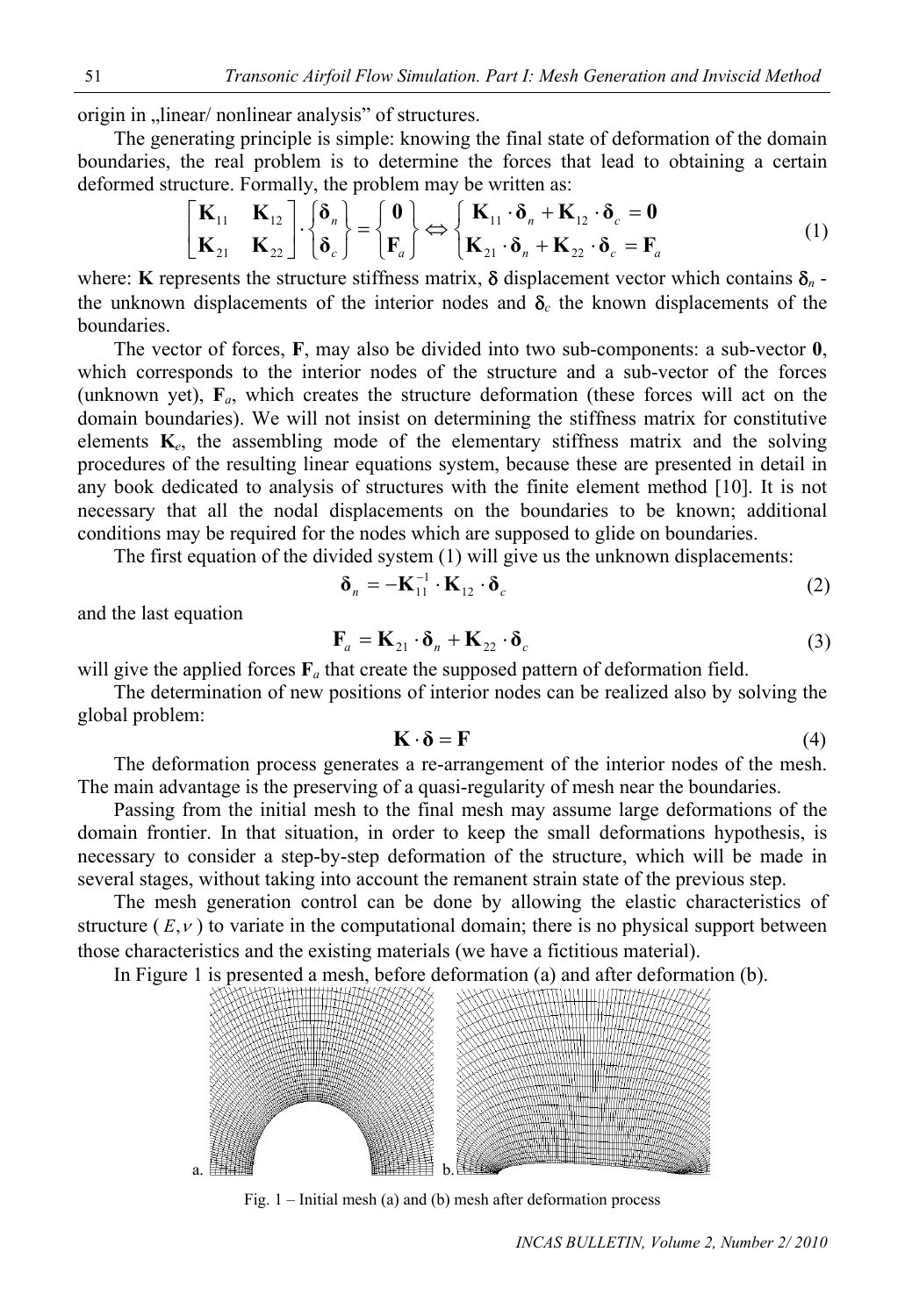#### **2.2 Inviscid Method**

The two-dimensional unsteady Euler equations are written in the conservative form as

$$
\frac{\partial U}{\partial t} + \nabla \vec{F} = 0 \tag{5}
$$

where

$$
U = \{ \rho \quad \rho u \quad \rho v \quad \rho E \}^{T}
$$
  

$$
\vec{F} = f \cdot \vec{i} + g \cdot \vec{j}
$$
 (6)

$$
f = \begin{cases} \rho u & \rho u^2 + p & \rho u v \ (\rho E + p) u \end{cases}^T
$$
  

$$
g = \begin{cases} \rho v & \rho u v \ \rho v^2 + p & (\rho E + p) v \end{cases}^T
$$
 (7)

and

$$
E = \frac{1}{2} (u^2 + v^2) + \frac{1}{\gamma - 1} \frac{p}{\rho}
$$
 (8)

for a perfect gas.

For the conservative variables  $(U)$ , the integral formulation of Eq.(5) is given by

$$
\frac{\partial}{\partial t} \int_{\sigma_e} U \, d\sigma + \int_{\partial \sigma_e} \left( f(U) n_x + g(U) n_y \right) \, ds = 0 \tag{9}
$$

where  $\vec{n} = n_x \vec{i} + n_y \vec{j}$  is the outward normal of the element boundary  $\partial \sigma_e$ . In this form, is attractive to use a Finite Volume Method (FVM), especially for the case of the convective dominant flows.

The main feature of the FVM is the integration of the flux on the surface of the control volume  $\sigma_e$ . For the convective terms, the problem becomes 1-D in the direction of the normal to the surface. The one-dimensional Euler system may be easily diagonalized and then the surface flux can be evaluated in an upwind purpose.

In order to perform calculations on the structured meshes, changing the cartesian coordinates with coordinates attached to the local directions of structured mesh is justified:

$$
\xi = \xi(x, y), \eta = \eta(x, y) \tag{10}
$$

where  $\zeta$  is the coordinate along airfoil surface and  $\eta$  is the normal coordinate to airfoil.

Using the geometric transformation (10), having the Jacobian (11) and the variables (12)

$$
J = \frac{\partial(\xi, \eta)}{\partial(x, y)}
$$
(11)

$$
\tilde{U} = U/J \tag{12}
$$

eq. (9) becomes

$$
\frac{\partial \tilde{U}}{\partial t} + \frac{\partial \tilde{f}(\tilde{U})}{\partial \xi} + \frac{\partial \tilde{g}(\tilde{U})}{\partial \eta} = 0
$$
\n(13)

where the flux components *f* and *g* are given by:

$$
\tilde{f} = \frac{1}{J} \nabla \xi \cdot \vec{F}(U) , \, \tilde{g} = \frac{1}{J} \nabla \eta \cdot \vec{F}(U) \tag{14}
$$

*INCAS BULLETIN, Volume 2, Number 2/ 2010*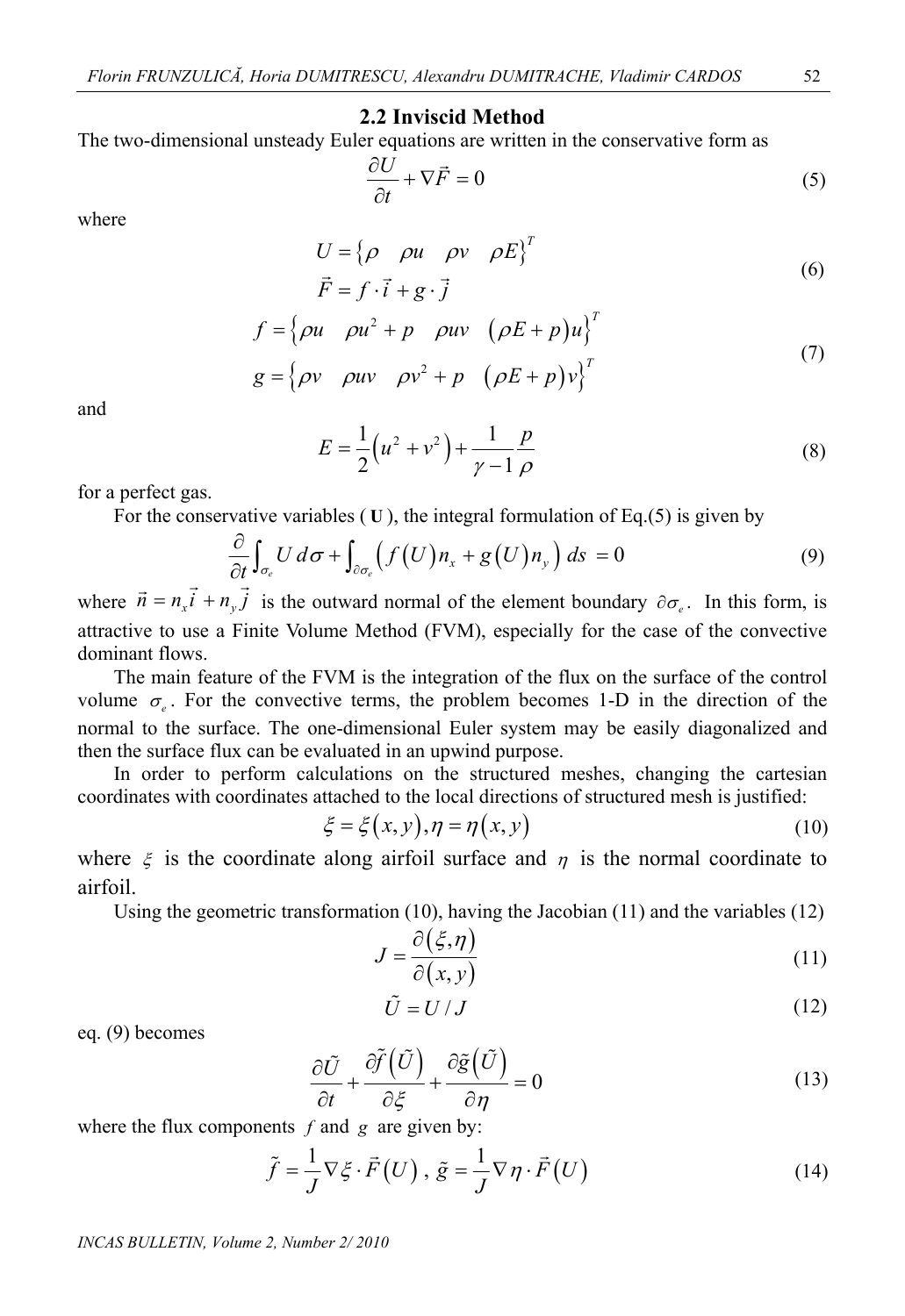$\bar{U}$  denote the medium state on the cell and  $U$  represents the vector of conservative variables.

The contravariant velocities have the following form:

$$
u_{\xi} = \nabla \xi \cdot \vec{V}, \ v_{\eta} = \nabla \eta \cdot \vec{V}
$$
 (15)

We had used the cell-centered finite volume for the spatial approximation of solution. For each cell (*i , j*) results the differential equation:

$$
\sigma_{i,j} \frac{\partial \bar{U}_{i,j}(t)}{\partial t} + \left(\tilde{f}_{i+1/2,j} - \tilde{f}_{i-1/2,j}\right) + \left(\tilde{g}_{i,j+1/2} - \tilde{g}_{i,j-1/2}\right) = 0
$$
\n(16)

where the numerical fluxes  $\tilde{f}_{i+1/2}$ ,  $\tilde{f}_{i-1/2,j}$ , etc. contain both the outwards normal and the boundary length of the element, because  $(\nabla \xi / J)_{i+1/2,j} = (\vec{n}_{\xi} s)_{i+1/2,j}$ , etc. The fluxes are calculated in upwind manner with left/right states of the adjacent cells. For example, the flux through  $(i+1/2, j)$  interface is given by

$$
\tilde{f}_{i+1/2,j} = \int_{s_{i+1/2}} F_s \left( U_{i,j}(t), U_{i+1,j}(t), \vec{n}_{i+1/2,j} \right) ds
$$
\n
$$
\tilde{f}_{i+1/2} = \tilde{f}_{i+1/2} F_{\sigma} \left( U_{i,j}(t), U_{i+1,j}(t), \vec{n}_{i+1/2,j} \right)
$$
\n(17)

and it is calculated numerically using the Roe scheme [11]. This scheme is simple and efficiently, and is strict connected with the hyperbolic character of the Euler system.

The time integration with the fourth order Runge-Kutta scheme is already classic scheme for the discretization with FVM. The evolution in time is referred at the medium state corresponding to each finite volume cell. Therefore, we have implemented the scheme proposed by Jameson [12], which consists in the following steps:

$$
U_e^{(0)} = \overline{U}_e(t_n) = \overline{U}_e^n
$$
  
\n
$$
\overline{U}_e^{(p)} = \overline{U}_e^{(0)} + \alpha_p \Delta t R_e (\overline{U}^{(p-1)}), p = 1...m
$$
  
\n
$$
\overline{U}_e^{(n+1)} = \overline{U}_e^{(m)}
$$
\n(18)

where the coefficients  $\alpha_p$  are given by

$$
\alpha_p = \frac{1}{m - p + 1}, \ p = 1...m
$$

The global step time is chosen following the well-know stability criterion [13]:

$$
\Delta t = \min_{k} \left( CFL \cdot \frac{l_k}{|\vec{V}_k \vec{n}_k| + \overline{c}_k} \right)
$$

which ensures that the simple wave produced at the cell interface should not pass over the boundaries of the neighbouring cells.

Boundary condition is ruled by the type of the boundaries and the hyperbolic character of the Euler system.

The infinite boundary (in the case of exterior flows) is a fictive boundary which limits the computational domain. We had supposed that the fluid state remains unchanged outside of the computational domain. Thus, the calculus of fluxes is performed using the neighbouring cells of the fluid boundary and a fictive cell outside of the computational domain.

At the wall, for inviscid flows, the boundary condition is: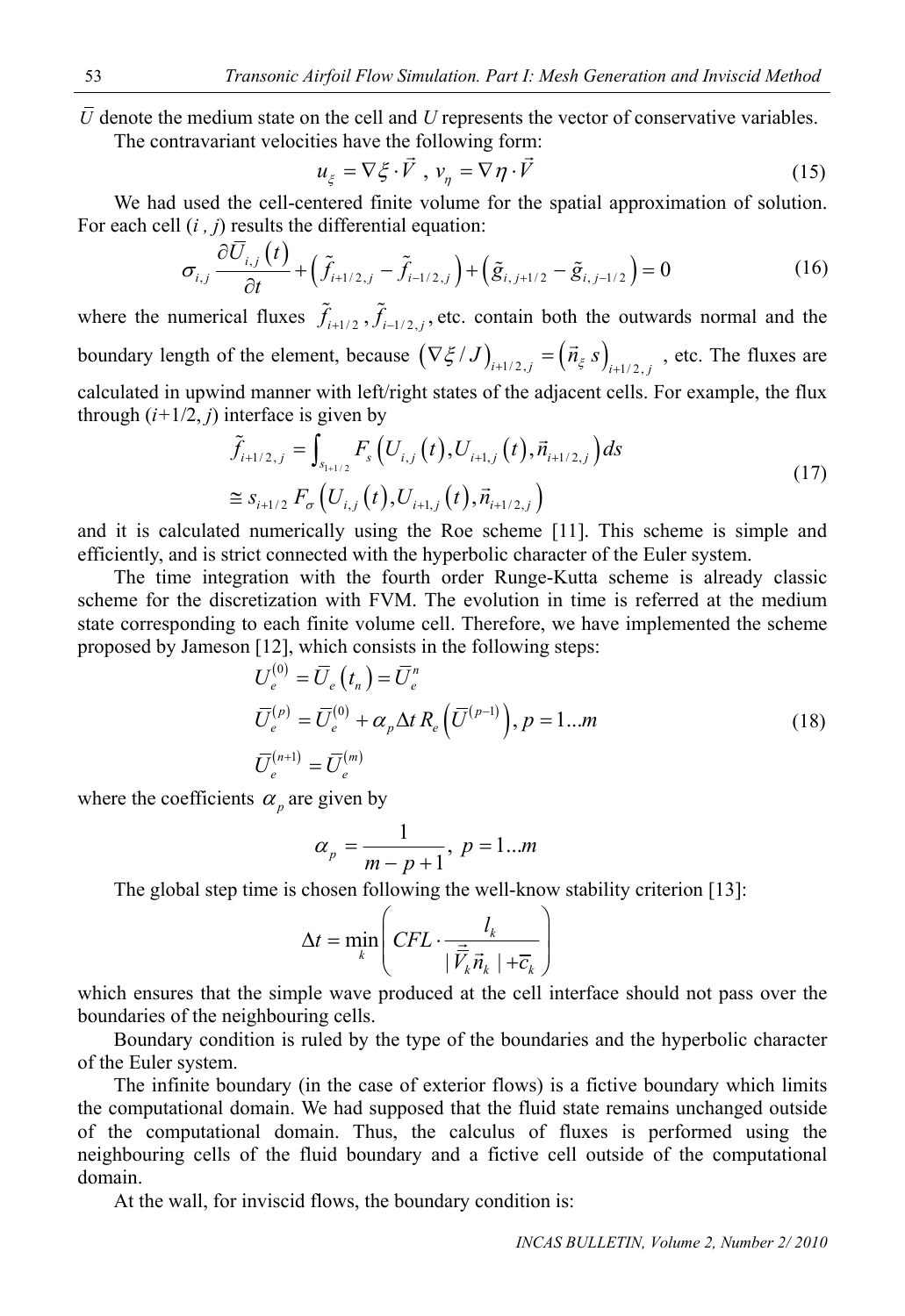$$
\vec{V} \cdot \vec{n} = 0 \tag{19}
$$

and as a consequence the convective flux vanishes.

This condition is implemented using a fictive cell on the solid frontier where the velocity has the opposite sign with respect to the velocity in the neighbouring cell, while pressure, density and energy remain constant. A numerical correction for the interior component of velocity is required:

$$
\vec{V} = \vec{V}_c - \left(\vec{V}_c \vec{n}\right) \vec{n}
$$
\n
$$
\vec{V} = \vec{V}_c - \left(\vec{V}_c \vec{n}\right) \vec{n}
$$
\n(20)

where  $\vec{V}_c$  is the calculate velocity.

To obtain the second order spatial accuracy, we have adopted a MUSCL formulation (Monotone Upstream-centred Schemes for Conservation Laws) for nonuniform structured grid. The limiter used in MUSCL reconstruction (at the interface level) was proposed by van Albada [13], because it has simple mathematical form and smooth properties.

#### **3. RESULTS AND DISCUSSION**

The results presented here have been obtained using a computational "C" grid with 280x75 points (Fig. 2). The solution was obtained with a residual of  $10^{-6}$  in the inviscid part and it was used for interacting cycle in inviscid-viscous method.

We start with some calculations for the RAE 2822 airfoil. In [14] a number of cases have been extensively tested. We have chosen the case:  $M_{\infty} = 0.725$ ,  $Re = 6.5 \cdot 10^6$ ,

 $\alpha_{\rm exp} = 2.3^{\circ}$ , transition point at 3%.

Figure 3 shows a comparison of the pressure coefficient distribution calculated without boundary layer and experiment.

The agreement between computational solution and experiment is relatively good in limit of inviscid flow assumptions.



Fig.  $2 - C$ -grid (280 x 75 points) obtained using free form deformation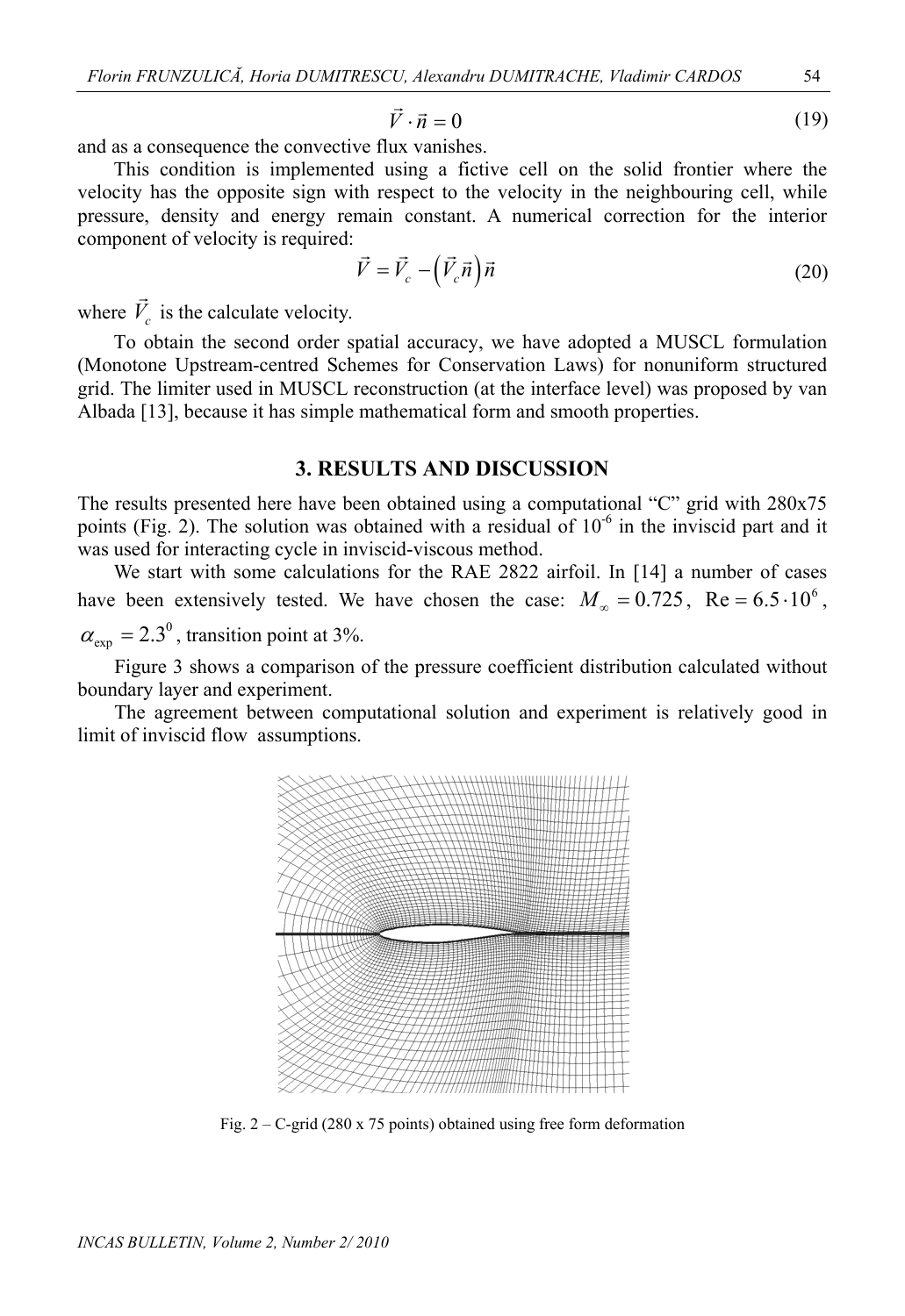

Fig. 3 – Pressure coefficient isolines (i) and distribution (ii) for the RAE2822 airfoil:  $M_{\infty} = 0.725$ ,

 $\text{Re} = 6.5 \cdot 10^6$ ,  $\alpha_{\text{exp}} = 2.3^{\circ}$ : (a) experiment, (b) inviscid solution (Euler).

The present work will be continued with Part II including the inviscid – viscous interaction method.

#### **REFERENCES**

- [1] T.L Holst, U. Kaynak, K.L. Grundy, Transonic wing flows using an Euler/Navier-Stokes zonal approach., *Journal of Aircraft*, vol. **24**, no.1, pp 17-24, 1987.
- [2] A. Jameson, N.A. Pierce and L. Martinelli, Optimum aerodynamic design using the Navier-Stokes equations, *AIAA Paper* 97-0101, Jan 1997.
- [3] M. Jayaram and A. Jameson, Multigrid solution of Navier-Stokes equations for flow over wings, *AIAA Paper* 88-0705, Jan 1988.
- [4] D. Mavriplis and A. Jameson, Multigrid solution of the Navier-Stokes equations on triangular meshes, *AIAA Journal*, vol. **28**, pp. 1415-1425, 1990.
- [5] R.C. Lock and B.R Williams, Viscous-inviscid interactions in external aerodynamics, *Progress Aerospace Sciences*, vol. **24**, pp 51-171, 1987.
- [6] R.E. Melnik, R.R. Chow, H.R. Mead and A. Jameson, An inproved viscid/inviscid interaction procedure for transonic flow over airfoils, *NASA CR-*3805, Oct 1985.